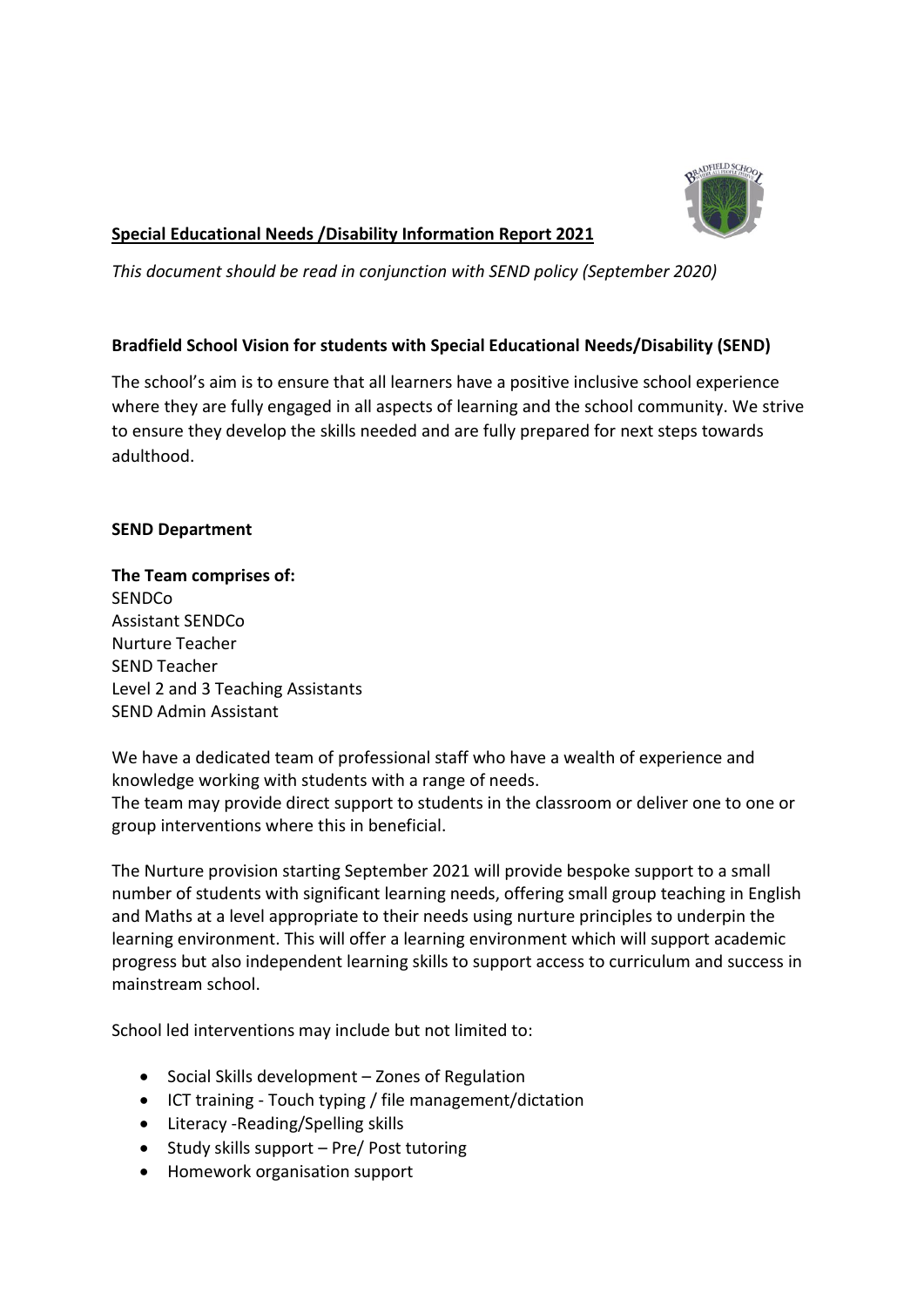• Life skills - Functional Maths money/time

Outside Agency interventions

- Short term interventions with external professional such as Autism Teacher/ MAST/ Door 43/ Think for the Future mentoring.
- Speech and language, Physio or Occupational Therapist programme

Where necessary the school seeks advice and support from a range of specialist service, either to carry out further assessment, offer advice and consultation, direct work with students or training.

# **Working with External Support Services and Agencies**

At all times we work collaboratively with all multi-agency teams. The SENDCo is key to coordinating this approach and ensuring the right people are involved at the right time and signposting parents to the right services. We aim to provide a joined up approach to meeting the need of our students with SEND.

Some of the Services we work with are listed below but not limited to:

SEND Assessment and Review Team Educational Psychology Service Autism Support Team FUSION Learning Support service Inclusion and Attendance Service Multi Agency Support Team (MAST) Children's Youth Team (CYT) CAHMS Speech and language Service Vision and Hearing Impairment Service

Information about services available to support children with SEND can be found on the Sheffield Local Offer.

[http://www.sheffielddirectory.org.uk/kb5/sheffield/directory/localoffer.page?localoffercha](http://www.sheffielddirectory.org.uk/kb5/sheffield/directory/localoffer.page?localofferchannelnew=0) [nnelnew=0](http://www.sheffielddirectory.org.uk/kb5/sheffield/directory/localoffer.page?localofferchannelnew=0)

# **Access to Curriculum**

The school aims to offer a broad and balanced curriculum to all students offering a full range of lessons. This may mean that reasonable adjustments to learning, use of assistive technology or adaptation to the environment may be needed. These considerations will need to be agreed in consultation with SENDCo, the student, parents, and in some cases the School's Senior Leadership Team and external specialist services.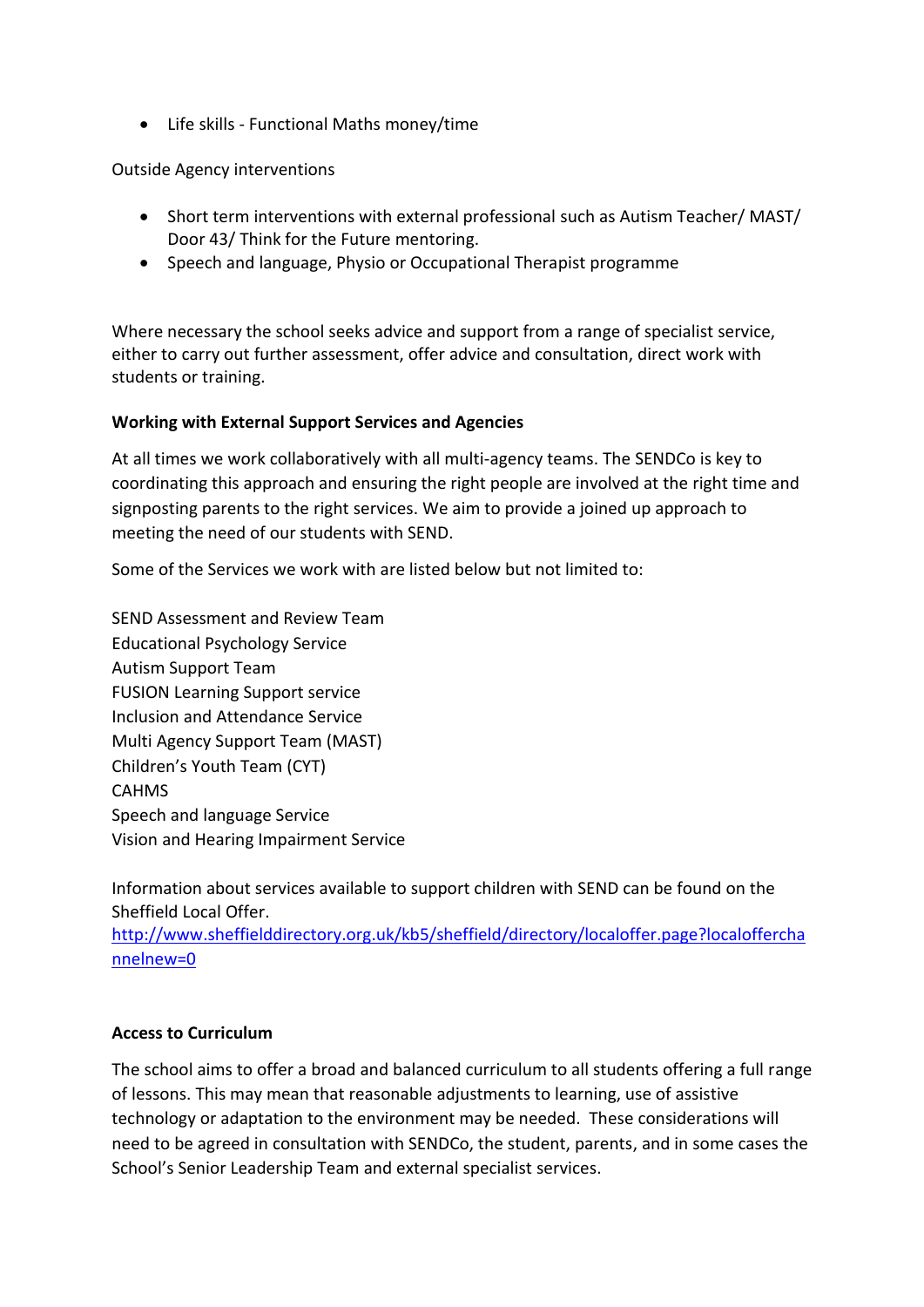# **Transition and Preparation for Adulthood**

There are two key transition points during Secondary Education, the move form Primary to Secondary phase and Secondary to Post 16. Careful planning towards these transition points is crucial to success for students with SEND. The SENDCo will always be the key person in liaising between settings, they will use knowledge of the student to determine a transition plan to ensure that they student has the right level of support, and additional arrangements can be made such as additional visits to the setting to familiarise the student, getting to know key staff before attending, in addition to the programme of transition plans in place by the setting.

Preparation for adulthood is an ongoing process throughout a child's education and for some students with SEND additional intervention teaching and support is needed to ensure the students are ready for each stage of this journey. Independence is a key part of preparing for Secondary school and Post 16 education and the SEND team aim to support student independence at all times through supporting students to achieve planned outcomes, timely intervention support and facilitating independent learning in the classroom.

# **Evaluating Effectiveness and Quality of Provision for Students with SEND**

The responsibility of teaching students with SEND must be a whole school responsibility. The core of teachers work involves a continuous cycle of planning, teaching and reviewing progress, setting targets taking into account individual differences in abilities and needs, to include any adaptation, differentiation or additional support that may be needed to support the access to learning of individual students.

All teachers are responsible for identification of additional needs in partnership with and under the guidance of the SENDCo. Continual evaluation of progress means that any difficulties can be identified at an early stage and intervention put in place to form a graduated response to meeting need.

If short term, group intervention or bespoke outcomes are needed to support learning, develop skills and ensure the student makes good progress then outcomes will be agreed with the student and parents and shared with school staff. Small steps of progress will be monitored termly to measure success and impact of the intervention, which then means that the provision stays relevant to the child's needs.

The SENDCo in conjunction with the Senior Leadership Team are responsible for monitoring the quality and effectiveness of provision for students with SEND and therefore use a variety of systems to review the impact of the SEND provision through data monitoring, observation and feedback from students, staff and self-evaluation processes.

# **Consultation with Parents**

Parents will be informed of students' progress through the school's reporting systems. Any additional information that needs to be shared may be done through phone contact or